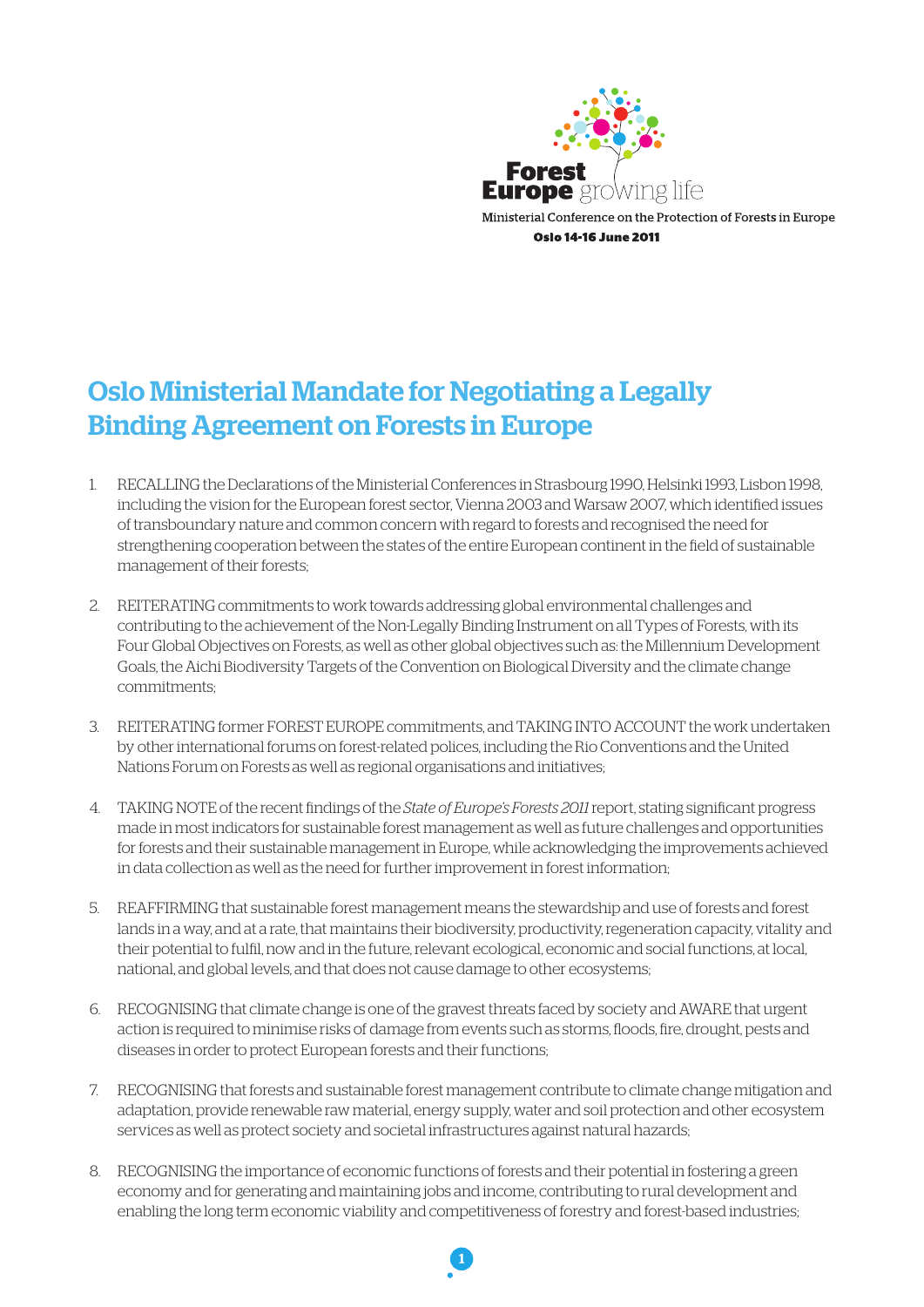- 9. BEING CONCERNED about the negative impacts of illegal logging and related trade on society, the environment and markets, and CONVINCED about the need to further strengthen efforts to improve forest law enforcement and governance;
- 10. RECOGNISING the value of adequate and accessible forest information, such as forest inventories, monitoring, assessing and reporting on implementation of sustainable forest management as well as science-based knowledge, for decision making at all levels;
- 11. SEEKING the best way to enhance the role of European forests in contributing to solving the national and global challenges posed by climate change, desertification, loss of biodiversity and other environmental challenges while responding to the growing need for timber as a renewable material, and maintaining the ability of Europe's forests to contribute to the quality of life and the well-being of people;
- 12. STRESSING the importance of national circumstances, national sovereignty over natural resources and national responsibilities in implementing sustainable forest management bearing in mind the forest ownership structure in Europe and UNDERLINING the added value of European cooperation and joint actions for enhancing progress in sustainable management of forest and of sharing forest-related information;
- 13. TAKING NOTE of the External Review of the FOREST EUROPE process carried out in 2008/2009 and WELCOMING the outcomes of the work and reflections done afterwards:
- 14. AWARE that the challenges faced by forests in a rapidly changing environment cannot be addressed through forest policy measures alone and SEEKING to strengthen relationships and synergies in the work of the forest sector with other sectors and institutions for greater coherence in forest-related policy-making;
- 15. UNDERLINING the will to ensure that all forests in Europe are sustainably managed, and to promote and raise awareness in society about their multiple goods and services;
- 16. CONVINCED about the need to take effective measures to improve coherence in forest policy development and implementation with appropriate participation of stakeholders;
- 17. CONVINCED that a legally binding agreement on forests in Europe is necessary to reinforce and strengthen implementation of sustainable forest management with the view to achieving balanced and stable continuity of all economic, environmental, cultural and social forest functions in Europe, and will contribute to achieving the vision, goals and targets for forests in Europe (Oslo Ministerial Decision: European Forests 2020);

#### *As representatives of the Signatories of FOREST EUROPE, we*

- 18. DECIDE to take further international action consisting of the elaboration of a legally binding agreement on forests in Europe and DECIDE to establish an Intergovernmental Negotiating Committee with the mandate to develop a legally binding agreement on forests in Europe;
- 19. DECIDE to adopt the Rules of Procedure which will apply to the Intergovernmental Negotiating Committee and which are annexed to this Mandate (Annex 1);
- 20. DECIDE to establish a Bureau for the Intergovernmental Negotiating Committee, which shall consist of the Chair of the Committee and representatives of the following countries: Austria, Czech Republic, France, Norway, Poland, Russian Federation, Turkey and Ukraine, and Spain as permanent observer;
- 21. NOMINATE Mr. Jan Heino (Finland) for the Chairmanship of the Committee;
- 22. REQUEST the Chair and the Bureau of the Intergovernmental Negotiating Committee to facilitate the work of the Intergovernmental Negotiating Committee in fulfilling its mandate and to guide the secretariat in providing necessary service to the negotiations;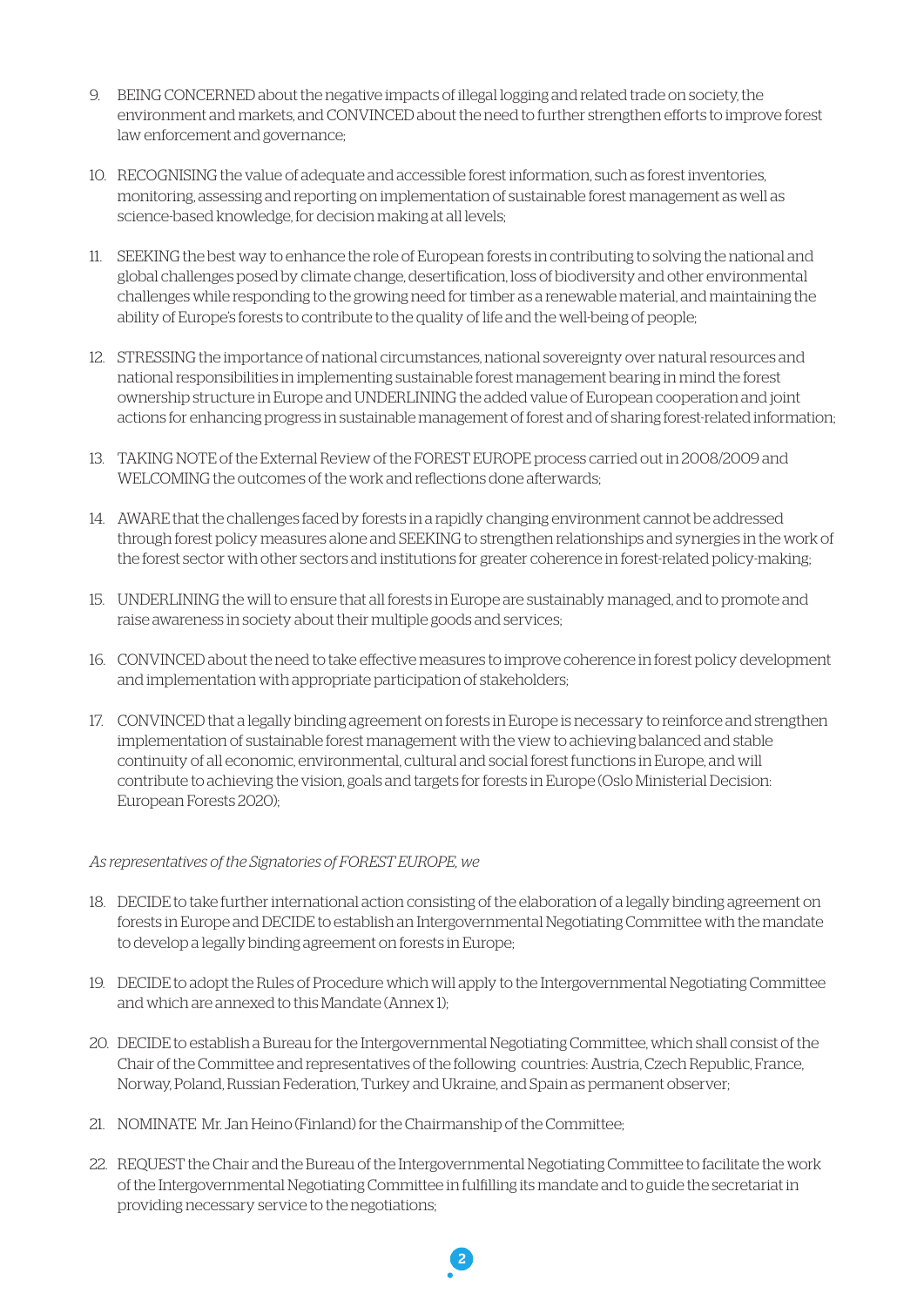- 23. DECIDE that the Intergovernmental Negotiating Committee, basing its work on existing FOREST EUROPE Resolutions and Declarations and relevant international commitments relating to forests, and taking into account the Non-paper on a possible legally binding agreement on forests in Europe, is to develop a holistic legally binding framework agreement for forests, to address, inter alia, the following possible subjects:
	- a. To ensure sustainable forest management in Europe and the long-term provision of a broad range of goods and forest ecosystem services;
	- b. To maintain and enhance forest resources in Europe, their health, vitality and resilience, and their adaptation to climate change;
	- c. To increase the resilience of forests to natural hazards and to protect forest against human-induced threats;
	- d. To enhance the contributions of forests to the mitigation of climate change;
	- e. To maintain and enhance the protective and productive potential of European forests;
	- f. To halt the loss of forest biodiversity in Europe and combat desertification;
	- g. To create and maintain enabling conditions for European forests to contribute to a green economy, employment and the development of rural and urban areas;
	- h. To maintain and enhance the cultural and social functions of forests in Europe;
	- i. To reduce, with the aim of eliminating, illegal logging and associated trade in timber and timber products;
	- j. To improve the forest knowledge base through research, education, information sharing and communication;
	- k. To enhance participation and cooperation on forests at local, national, regional and global levels;
- 24. REQUEST that the Intergovernmental Negotiating Committee, in developing a legally binding framework agreement for forests, considers the following:
	- a. The importance of flexibility, so that Parties can take decisions adjusted to their specific forest conditions and to provide for addressing changing and emerging needs in the future;
	- b. Global discussions on possible improvement of international arrangements on forests, including those related to the United Nations Conference on Sustainable Development (Rio +20 Conference), with the view to seeking for synergies;
	- c. The need to achieve cooperation and coordination and to avoid unnecessary duplication of proposed actions with relevant provisions contained in other international agreements;
	- d. The importance of securing the effective participation of stakeholders;
	- e. Agreement on common terms and definitions, based on the broader involvement of FAO and other organisations with the necessary expertise;

- f. Efficient organisation and streamlined secretariat arrangements;
- g. The possibility of the agreement being brought under the United Nations umbrella;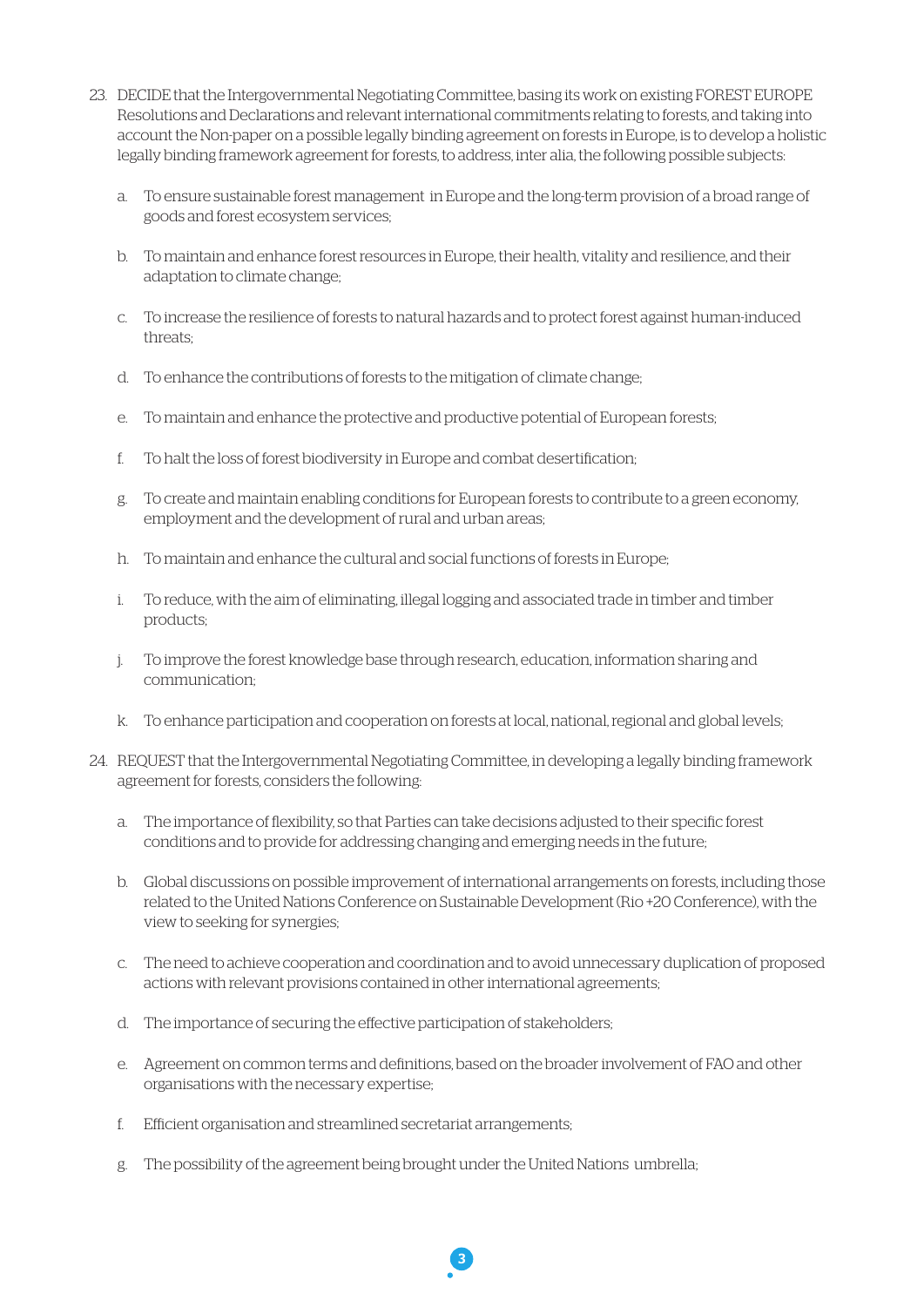- 25. DECIDE that participation in the Intergovernmental Negotiating Committee will be open to FOREST EUROPE Signatories (Annex 2) and INVITE them to actively contribute to the success of the negotiating process;
- 26. INVITE FOREST EUROPE observer States, agencies and organisations, including non-governmental organisations, to participate in the work of the Intergovernmental Negotiating Committee, in accordance with the Rules of Procedure;
- 27. REQUEST the Liaison Unit and INVITE the United Nations Economic Commission for Europe, the Food and Agriculture Organization of the United Nations, the United Nations Environment Programme and the European Forest Institute to service jointly the negotiating process in accordance with the Annex to the Rules of Procedure and based upon the respective expertise of each organisation and the resources that they can contribute within their mandates;
- 28. INVITE also other interested governments and organisations to contribute by supporting the negotiation process;
- 29. DECIDE that the Intergovernmental Negotiating Committee will commence its work not later than 31 December 2011 with the goal to completing its work not later than 30 June 2013 and will present its results to an extraordinary FOREST EUROPE ministerial conference to be organised within six months after the conclusion of the negotiations, for its consideration and possible adoption and opening for signature.

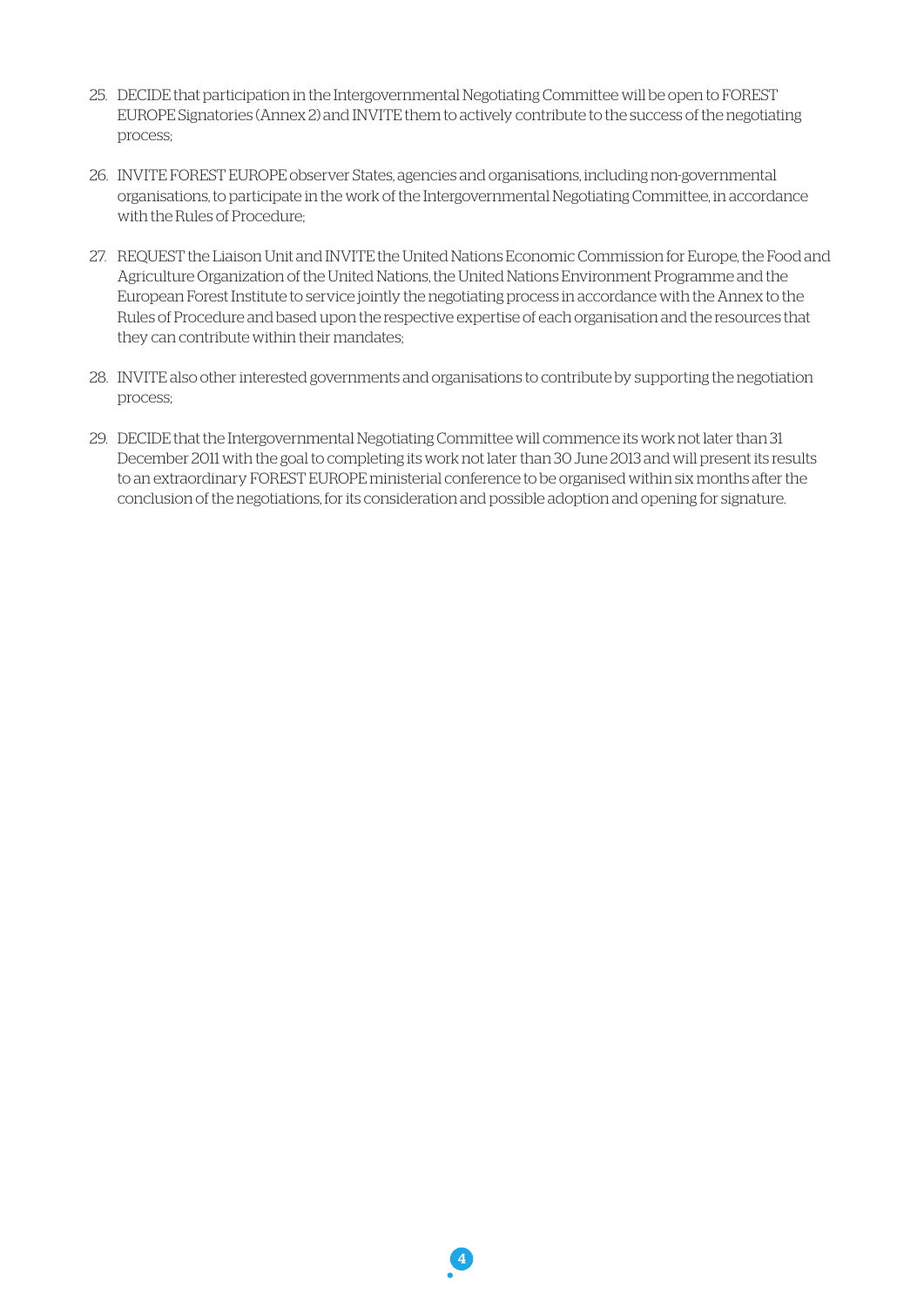# Annex 1:

Rules of Procedure for the Intergovernmental Negotiating Committee to prepare a legally binding agreement on forests in Europe

# I. PURPOSE

# Rule 1 – Purpose and application

These Rules of Procedure shall govern the negotiations on a legally binding agreement on forests in Europe, conducted by the Intergovernmental Negotiating Committee established by the Oslo Ministerial Mandate for Negotiating a Legally Binding Agreement on Forests in Europe.

# II. DEFINITIONS

# Rule 2 – Definitions

- 1. "Party" means a UN member state or a regional economic integration organisation, which is a Signatory to Forest Europe and which is participating in the work of the Intergovernmental Negotiating Committee for a legally binding agreement on forests in Europe.
- 2. "Regional economic integration organisation" means an organisation constituted by sovereign States of a given region to which its member States have transferred competence in respect of matters covered by the Committee's work.
- 3. "Committee" means the Intergovernmental Negotiating Committee (INC), for the purpose of negotiating a legally binding agreement on forests in Europe.
- 4. "Chair" means the Chair nominated by paragraph 21 of the Oslo Ministerial Mandate for Negotiating a Legally Binding Agreement on Forests in Europe.
- 5. "Bureau" means the Bureau established by paragraph 20 of the Oslo Ministerial Mandate for Negotiating a Legally Binding Agreement on Forests in Europe.
- 6. "Secretariat" means the secretariat established by paragraph 27 of the Oslo Ministerial Mandate for Negotiating a Legally Binding Agreement on Forests in Europe.
- 7. "Representatives present and voting" means representatives of Parties present and casting an affirmative or negative vote. Representatives who abstain from voting are considered as not voting.
- 8. "Official documents" means documents directly related to agenda items and which form the basis of discussions foreseen on the agenda.
- 9. "Signatory to FOREST EUROPE" means the countries listed in Annex 2 to the Oslo Ministerial Mandate for Negotiating a Legally Binding Agreement on Forests in Europe.

#### III. PLACE AND DATES OF SESSIONS

## Rule 3 – Place and dates of sessions

- 1. The Committee shall hold up to four sessions.
- 2. The date and place of the first session shall be decided by the Bureau.
- 3. The places and dates of the subsequent sessions shall be decided by the Committee in consultation with the Bureau and the Secretariat.

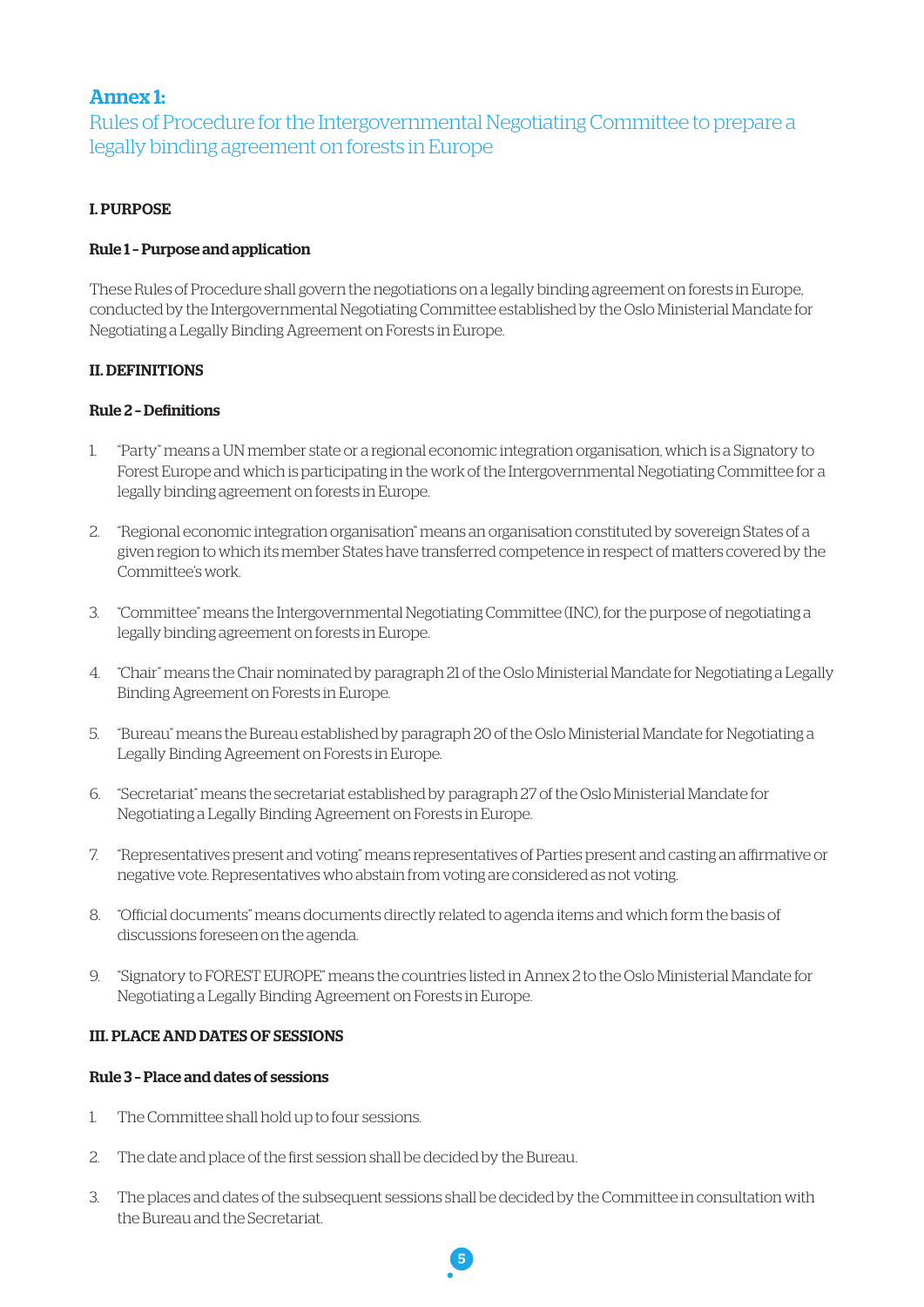4. The Secretariat shall notify all Parties of the date and place of a session at least six weeks before the session is to take place.

# IV. AGENDA

## Rule 4.1 – Provisional agenda for sessions

- 1. The Secretariat shall, after approval by the Bureau, submit to the Committee at each session the provisional agenda for the following session. The provisional agenda shall include all items proposed by the Committee.
- 2. The Secretariat shall circulate the provisional agenda for the first session at least six weeks before the session takes place.
- 3. The Secretariat shall, at the request of a Party or the Bureau and with the agreement of the Chair, include in an addendum to the provisional agenda any issue suitable for the agenda that may arise between the dispatch of the provisional agenda and the opening of the session.

# Rule 4.2 – Adoption and revision of the agenda

At the beginning of each session, the Committee shall adopt its agenda for the session based on the provisional agenda, and has the option to add, delete, defer or amend items.

# V. REPRESENTATION

#### Rule 5.1 – Composition of delegations

The delegation of each Party participating in any session shall consist of a head of delegation and such alternate representatives and advisers as may be required. No credentials are required for the sessions of the Committee.

#### Rule 5.2 – Alternates and advisers

The head of delegation may designate an alternate representative or an adviser to act as a representative.

#### VI. BUREAU

#### Rule 6.1 – Number of officers and the Chair

The Bureau is established by paragraph 20 of the Oslo Ministerial Mandate for Negotiating a Legally Binding Agreement on Forests in Europe and is comprised of one Chair and eight other members who will act as Vice-Chairs, and one permanent observer.

#### Rule 6.2 – Substitution of a Chair

If the Chair is absent from a session or any part thereof, a Vice-Chair shall act as Chair.

# Rule 6.3 – Replacement of the Chair

If the Chair is unable to continue to perform his or her functions, the Committee shall elect by consensus decision the Chair for the unexpired term. If no consensus can be reached, the decision shall be taken be a three-quarters majority of the representatives present and voting.

#### Rule 6.4 – Substitution and replacement of other members of the Bureau

Without prejudice to Rule, 6.1, 6.2, 6.3

1. If a member of the Bureau is temporarily unable to fulfill his or her function, a representative of the same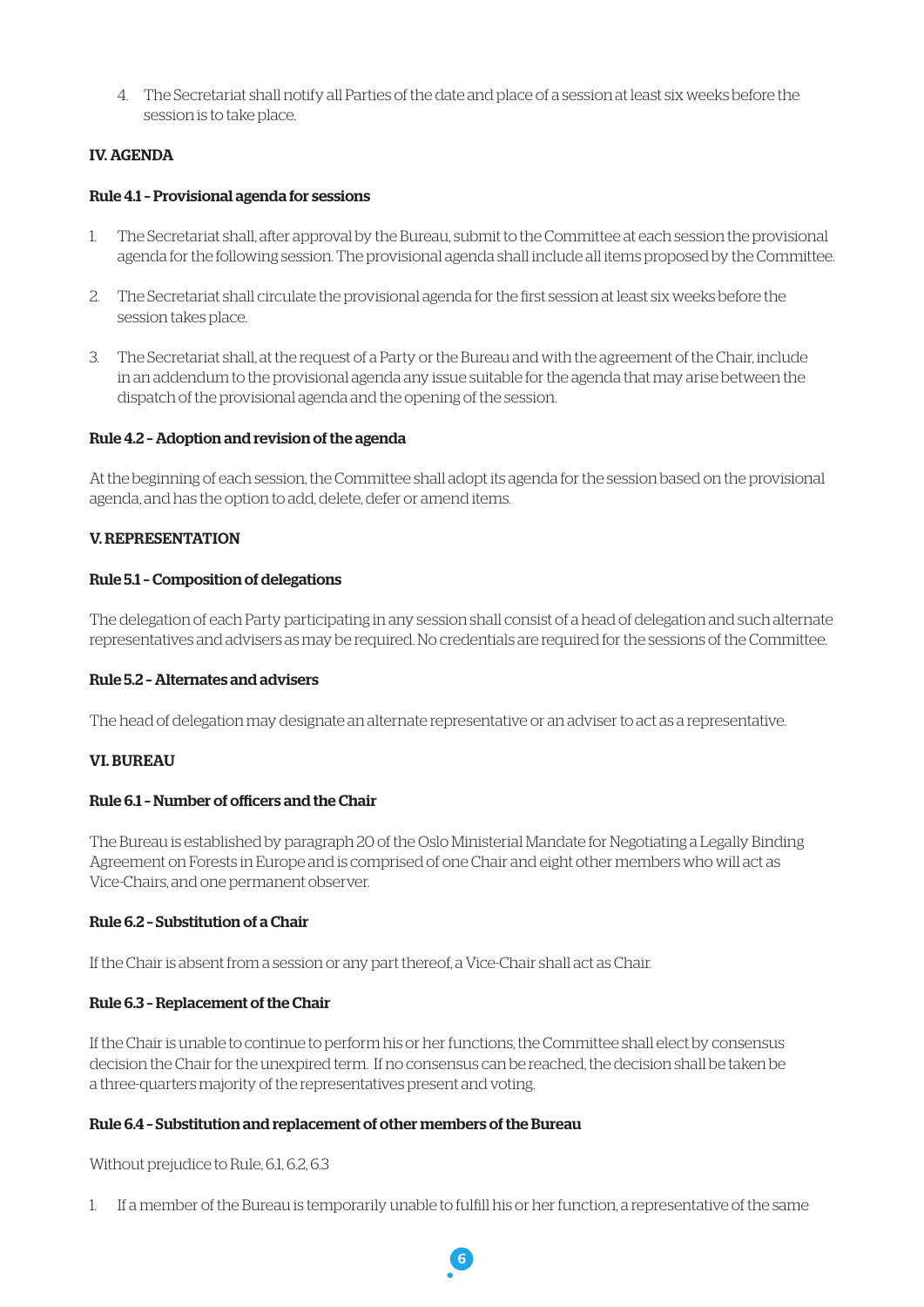Party shall be named by the Party concerned to replace the said member. Such substitution shall not exceed the period of one session;

2. If a member of the Bureau resigns or is otherwise unable to complete or perform his or her function, a representative of the same Party shall be named by the Party concerned to replace the said member. If the Party does not provide the replacement, election of a new Bureau member shall take place according to Rule 6.5 at the next session.

#### Rule 6.5 – Election of officers

Without prejudice to Rule 6.3 for any replacement the Committee shall choose, by consensus decision a Party who shall nominate its representative to the Bureau. If no consensus can be reached, the decision shall be taken be a three-quarters majority of the representatives present and voting.

#### Rule 6.6 – Permanent Observer to the Bureau

Permanent observer to the Bureau as nominated by paragraph 20 of the Oslo Ministerial Mandate for Negotiating a Legally Binding Agreement on Forests in Europe contributes to the work of the Bureau, but cannot act as Chair and cannot vote.

#### VII. RESPONSIBILITIES OF THE SECRETARIAT

#### Rule 7.1 – The Secretariat

The Secretariat, established by paragraph 27 of the Oslo Ministerial Mandate for Negotiating a Legally Binding Agreement on Forests in Europe is tasked to service the Intergovernmental Negotiating Committee under the guidance of the Bureau and perform all work that the Committee may require, as per the Annex to these Rules of Procedure.

#### Rule 7.2 – Session management

The Secretariat shall be responsible for convening sessions in accordance with rules 3 and 4 and for making all the necessary arrangements for sessions, including ensuring interpretation into the official languages during sessions, the preparation and distribution of all documentation for the session by e-mail and on the website at least six weeks before the opening of a session.

#### Rule 7.3 – Document management

- 1. For all sessions of the Committee, the Secretariat shall in accordance with these Rules:
	- a. receive, translate into official languages and distribute the official documents;
	- b. circulate the documents of the sessions;
	- c. publish and circulate relevant documentation to the Parties;
	- d. have the custody of the documents in the Committee's archives.
- 2. The Secretariat shall distribute the draft negotiating text of each session of the Committee in official languages to the Parties and observers no later than six weeks after the closure of the session to which the negotiating text relates.

#### Rule 7.4 – Report of the sessions

The Chair shall prepare the reports by the end of the sessions and shall distribute the final reports in the official languages to the FOREST EUROPE Signatories and observers.

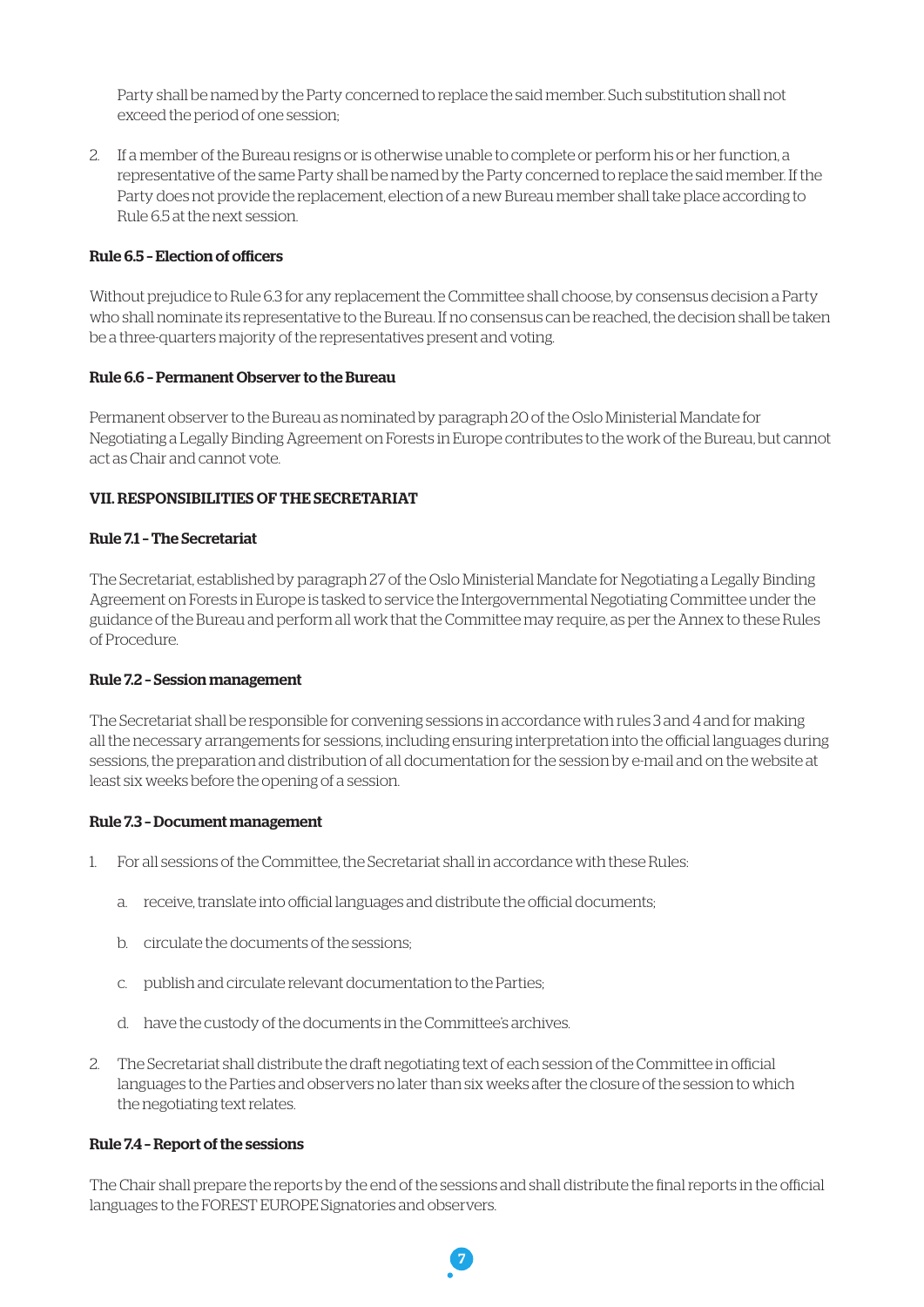#### VIII. LANGUAGES AND RECORDS OF THE SESSION

#### Rule 8.1 – Languages of the sessions

English, French and Russian shall be the official languages of the sessions.

#### Rule 8.2 – Interpretation

Interventions made in a language of the sessions shall be interpreted into the other official languages.

#### Rule 8.3

A representative may speak in a language other than an official language of the sessions. In this case he or she shall himself or herself provide interpretation into one of the languages of the session, and interpretation into the other languages may be based on the interpretation given in the first language.

#### IX. CONDUCT OF BUSINESS

#### Rule 9.1 – Quorum

- 1. The Chair may declare a session open and permit the debate to proceed when at least one third of the Parties participating in the session are present. The presence of a majority of Parties so participating shall be required for any decision to be taken.
- 2. For the purpose of determining a quorum for a decision to be taken on a matter within the competence of a regional economic integration organisation, that organisation shall be counted to the extent of the number of votes it is entitled to cast according to the Rule 10.3.2.

#### Rule 9.2 – Powers of the Chair

- 1. The Chair is to facilitate the Committee in achieving its objectives with the support of the Bureau.
- 2. In addition to exercising the powers conferred upon him or her elsewhere by the present Rules, the Chair shall:
	- a. declare the opening and closing of each session;
	- b. direct the discussion;
	- c. ensure observance of the present Rules;
	- d. accord the right to speak;
	- e. put questions to the vote;
	- f. announce decisions.
- 3. The Chair shall rule on points of order and, subject to the present Rules, have control over the proceedings of the sessions and over the maintenance of order at sessions.
- 4. The Chair may propose to the session the limitation of the time to be allowed to speakers, the limitation of the number of times each Party may speak on any subject, the closure of the list of speakers or the closure of the debate. The Chair may also propose the suspension or the adjournment of the session or of the debate on the question under discussion.
- 5. The Chair, in the exercise of his or her functions, remains under the Committee's authority.

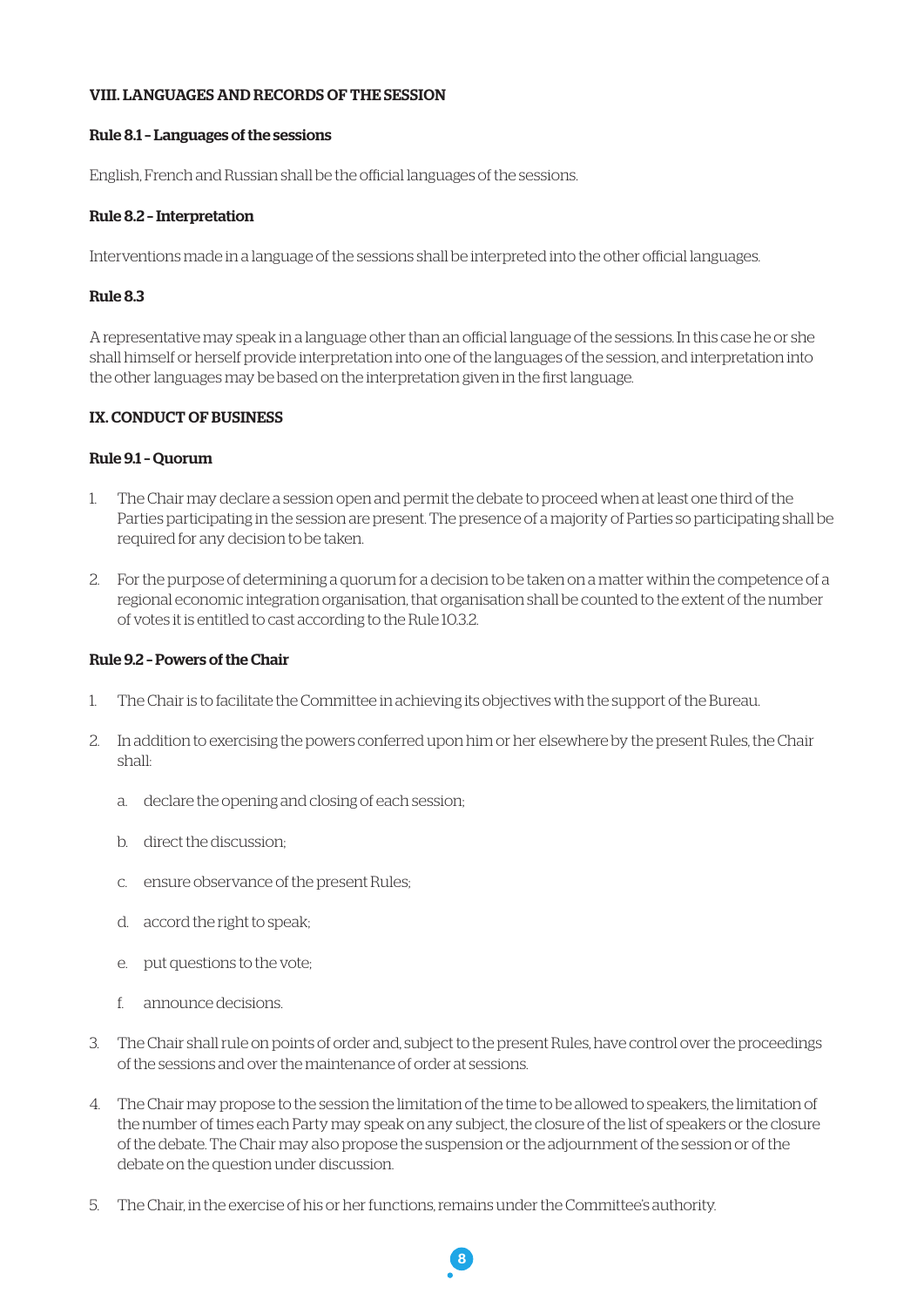#### Rule 9.3 – Vice Chair acting as Chair

A Vice-Chair acting as Chair shall have the same powers and duties as the Chair.

#### Rule 9.4 – Voting of the Chair

The Chair or a vice-Chair acting as a Chair shall not vote.

#### Rule 9.5 – Rules for Debate

No one may address a session without having previously obtained the Chair's permission. Subject to these rules, the Chair shall call upon speakers in the order in which they signify their desire to speak. However, a Party will be given precedence over Observers. The Chair shall call a speaker to order if his or her remarks are irrelevant to the subject under discussion.

#### Rule 9.6 – Points of order

- 1. During the discussion of any matter, a representative of a Party may at any time raise a point of order and the point of order shall be immediately decided upon by the Chair in accordance with these Rules. A representative of a Party may appeal against the Chair's ruling. The appeal shall be put to the vote immediately and the Chair's ruling shall stand unless overruled by a majority vote of the representatives present and voting.
- 2. A representative of a Party raising a point of order may not speak on the substance of the matter under discussion.

#### Rule 9.7 – Time limit, closing list of speakers and adjournment of debate

- 1. The Chair may limit the time allowed to each speaker and the number of times that each speaker may speak on any question. When debate is limited and a speaker has spoken for his or her allotted time, the Chair shall call him or her to order without delay.
- 2. During the course of a debate, the Chair may announce the list of speakers and, with the Committee's consent, declare the list closed. The Chair may, however, accord the right of reply to any Party if, in his or her opinion, a speech delivered after he or she has declared the list closed renders this justified. When the debate on an item is concluded because there are no other speakers, the Chair, with the Committee's consent, shall declare the debate closed.
- 3. During the discussion of any matter, a representative of a Party may move the adjournment of the debate on the subject under discussion. In addition to the proposer of the motion, one representative of a Party may speak in favour of and one against the motion, after which the motion shall be immediately put to the vote.

#### Rule 9.8 – Closure of debate

A representative of a Party may at any time request the closure of the debate on the subject under discussion, whether or not any other representative of a Party has signified his or her wish to speak. Permission to speak on the closure of the debate shall be accorded only to two representatives of Parties opposing the closure, after which the motion shall be immediately put to the vote. If the Committee is in favour of the closure, the Chair shall declare the closure of the debate.

#### Rule 9.9 – Suspension or adjournment of a session

During the discussion of any matter, a representative of a Party may request the suspension or the adjournment of any session. Such motion shall not be debated but shall immediately be put to the vote.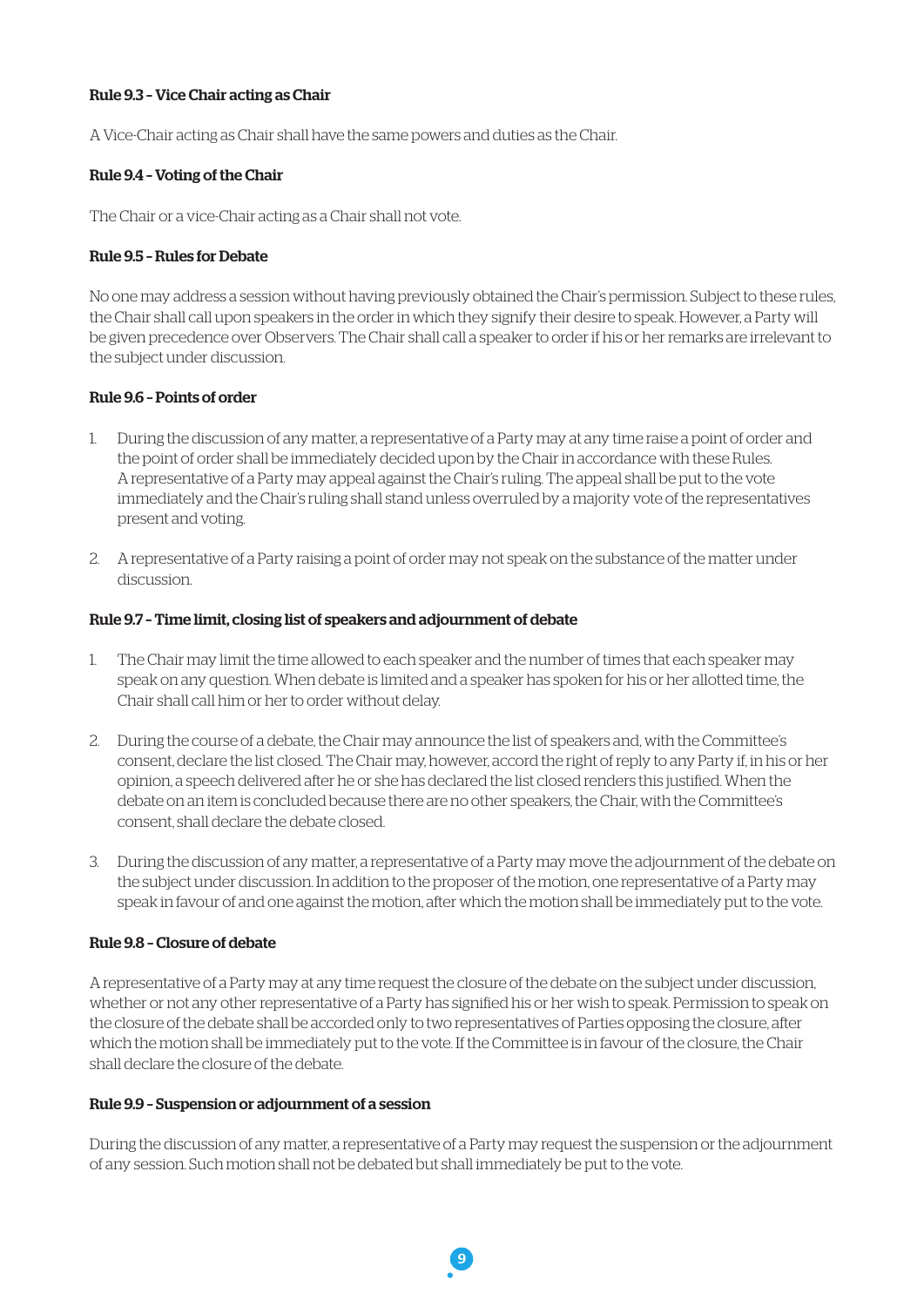#### Rule 9.10 – Order of procedural motions

Regardless of the order in which they are submitted, the following motions shall have precedence, in the following order, over all other proposals or motions before the session:

- a. To suspend the session;
- b. To adjourn the session;
- c. To suspend the debate on the subject under discussion;
- d. To adjourn the debate on the subject under discussion.

#### Rule 9.11 – Proposals and amendments

- 1. Proposals and amendments shall normally be introduced in writing and submitted to the Secretariat, which shall circulate copies in official languages to all representatives of Parties 6 weeks before the opening of the session. As a general rule, no proposal shall be discussed or put to the vote at any session of the Committee unless copies of it have been circulated in the official languages of the session to all representatives of Parties not later than the day preceding the session. Subject to the Committee's consent, the Chair may, however, permit the discussion and consideration of proposals or amendments that have not been circulated or have only been circulated the same day, in which case the proposal or amendment has to be read out in a formal session.
- 2. A motion is considered to be an amendment to a proposal if it adds to, deletes from or revises that proposal. The Committee shall decide on an amendment before it decides on the proposal to which it relates, and if the amendment is adopted, the amended proposal shall then be voted on.

#### X. DECISIONS

#### Rule 10.1 – Adoption of decisions

- 1. The Committee shall make every effort to reach agreement on all matters of substance by consensus. If all efforts to reach consensus have been exhausted and no agreement is reached, the decision shall, as a last resort, be taken by a three-quarters majority of the representatives present and voting.
- 2. Decisions of the Committee on procedural matters shall be taken by a majority of the representatives present and voting.
- 3. If a vote is divided equally, the proposal shall be regarded as rejected.
- 4. Where there is disagreement as to whether a matter to be voted on is a substantive or procedural matter, that issue shall be decided by a three-quarters majority of the representatives present and voting.

#### Rule 10.2 – Voting on proposals and amendments

- 1. If two or more proposals relate to the same question, the Committee shall, unless it decides otherwise, decide on the proposals in the order in which they have been submitted. Any proposals or motions requiring that no decision be taken on the substance of such proposals shall, however, be considered as previous questions and shall be put to the vote before them.
- 2. When an amendment to a proposal is moved, the amendment shall be voted on first. If two or more amendments to a proposal are moved, the Committee shall first decide on the amendment furthest removed in substance from the original proposal, then on the amendment next furthest removed from the original proposal and so on, until all amendments have been decided on. Where, however, the adoption of one amendment necessarily implies the rejection of another amendment, the latter amendment shall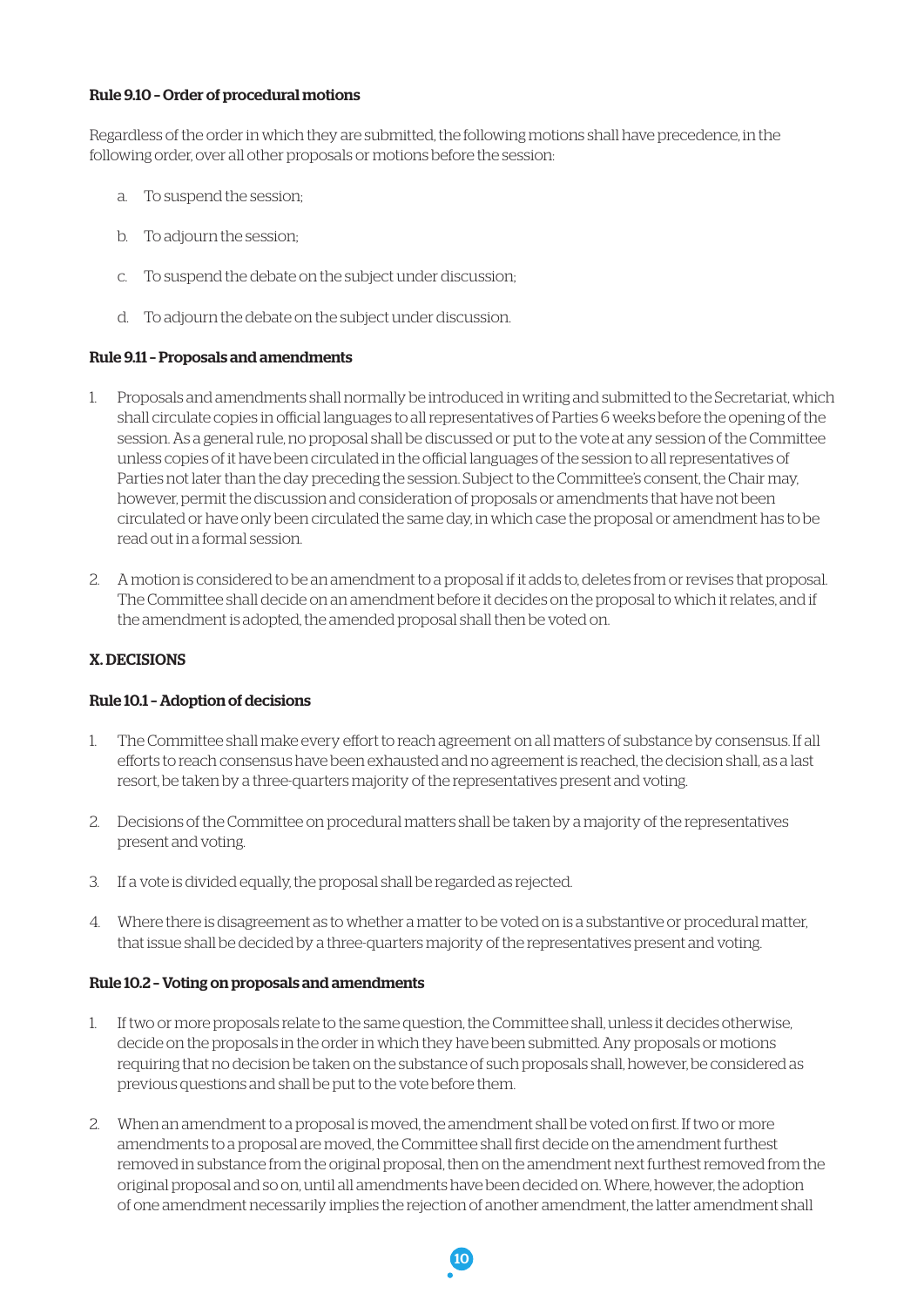not be put to the vote. If one or more amendments are adopted, the amended proposal shall then be voted upon. If no amendments are adopted, the proposal shall be put to the vote in its original form.

# Rule 10.3 – Voting rights

- 1. Each Party shall have one vote, except as provided for in paragraph 2.
- 2. A regional economic integration organisation shall, on matters within its competence, exercise its right to vote with a number of votes equal to the number of its member States participating in the Committee. Such an organisation shall not exercise its right to vote if any of its member States exercises its right to vote, and vice versa.

# Rule 10.4 – Method of voting

The Committee shall normally vote by show of hands, but any representative of a Party may request a roll-call, which shall then be taken in the English alphabetical order of the names of the Parties, beginning with the Party whose name is drawn by lot by the Chair. If, however, at any time a Party requests a secret ballot, that shall be the method of voting on the issue in question.

# Rule 10.5 – Recording of roll-call

The vote of each Party participating in a roll-call shall be recorded in the report of the meeting.

# Rule 10.6 – Conduct during voting

After the Chair has announced the beginning of voting, no representative of a Party shall interrupt the voting except on a point of order in connection with the actual conduct of the voting. The Chair may permit representatives of Parties to explain their votes, either before or after the voting - except when the vote is taken by secret ballot -and may limit the time allowed for such explanations.

#### Rule 10.7 – Division of proposals or amendments

A representative of a Party may request that parts of a proposal or of an amendment shall be voted on separately. If objection is made to the request for division, the motion for division shall be voted upon. Permission to speak on the motion for division shall be given to only two representatives of Parties in favour and two against. If the motion for division is carried, those parts of the proposal or of the amendment that are subsequently approved shall be put to the vote as a whole. If all operative parts of the proposal or of the amendment have been rejected, the proposal or the amendment shall be considered to have been rejected as a whole.

#### XI. OBSERVERS

#### Rule 11 .1

Any State not a Signatory to FOREST EUROPE may be represented at the Committee as observer.

# Rule 11.2

Organisations with a status as observer of FOREST EUROPE can obtain the status of an observer within the Committee in accordance with Rule 11.3.

# Rule 11.3

Any body or agency qualified in matters relevant to this agreement which is either:

a. an international agency or body, either governmental or non-governmental, or a national governmental agency or body; or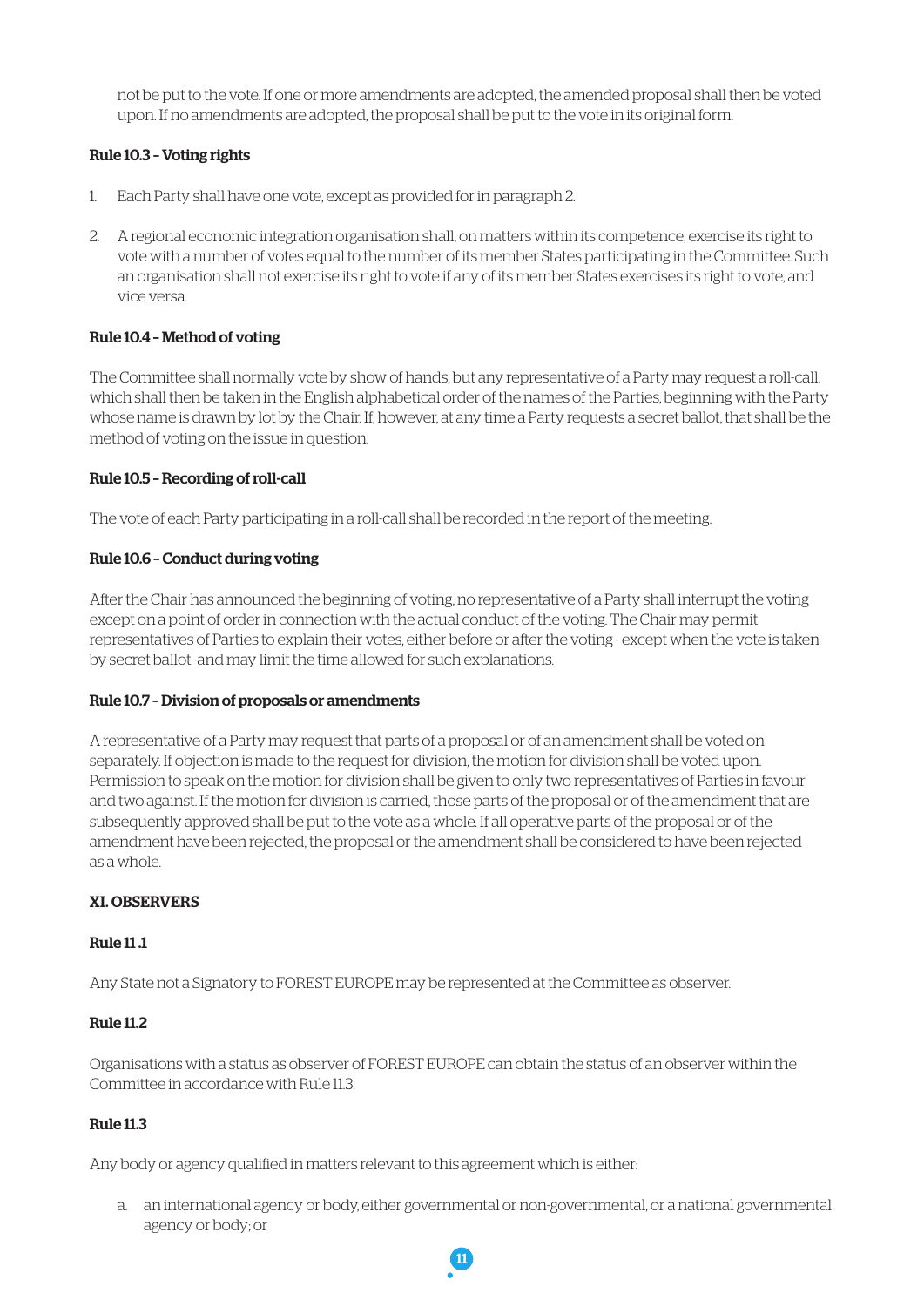b. a national non-governmental agency or body which has been approved for this purpose by the State in which it is located<sup>.</sup>

and which has informed the Secretariat of its desire to be represented at the Committee by observers, shall be permitted to be so represented unless one-third of the Representatives present and voting object. Once admitted, the right of observers to be represented may be withdrawn if so agreed by one-third of the Representatives present and voting.

# Rule 11.4

The Chair may invite observers to participate in discussions on specific issues, or particular problems. No proposal by an observer shall be discussed unless this proposal is supported by at least one Party.

#### Rule 11.5

Observer delegations may provide written statements to the Secretariat. The Secretariat shall distribute copies of the written statements in the language in which the statement was made available to them.

#### XII. SUSPENSION AND AMENDMENT OF THE RULES OF PROCEDURE

#### Rule 12.1

Any Rule of Procedure may be amended or suspended by a decision of the Committee taken by consensus in accordance with the procedure of Rule 9.11, provided that at least 24 hours' notice of the proposal has been given.

#### Rule 12.2

In the event of a conflict between any provision of these Rules and the Oslo Ministerial Mandate the latter shall prevail.

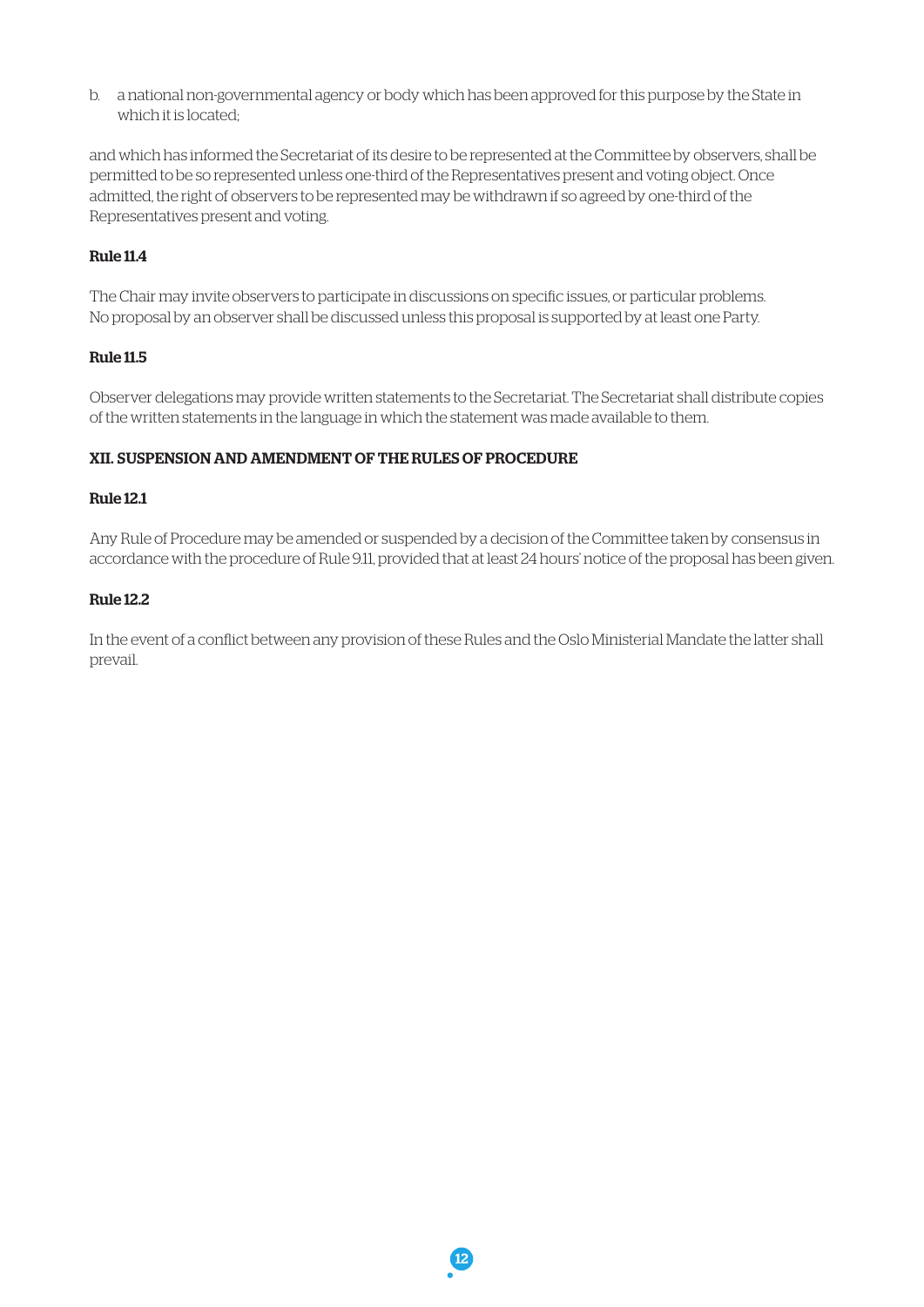# Annex to the Rules of Procedure: Distribution of roles among the Liaison Unit, UNECE, FAO, UNEP and EFI

To the extent that the resources and mandate of the Liaison Unit, UNECE, FAO, UNEP and EFI allow, the tasks should be allocated as shown below. If, for any reason, this becomes impossible, adjustments may be made by the Bureau of the Intergovernmental Negotiating Committee in consultation with all parties.

# Liaison Unit

- • Facilitating arrangements for servicing the negotiating process
- Supporting other work in the inter-sessional periods as requested by the Bureau or the Committee
- Advising on FOREST EUROPE matters and the Ministerial Conference on the Protection of Forests in Europe commitments as well as providing a link to the FOREST EUROPE work programme
- • Liaising with countries, other processes, stakeholders and civil society
- • Developing and maintaining the website
- Preparing and organising the next Ministerial Conference
- • Undertaking communication activities

# UNECE, FAO and UNEP

- • Servicing meetings of the Intergovernmental Negotiating Committee and its Bureau including session management, document management and reporting as well as any other relevant tasks as requested by the Bureau or the Committee
- • Providing legal advice
- • Providing advice on synergies with Multilateral Environmental Agreements and processes
- • Liaising with UN organisations
- • Providing analysis and information in support of the negotiations

#### European Forest Institute

- • Providing independent scientific and policy advice in support of the negotiations
- • Providing inputs to information needs identified by the Committee.